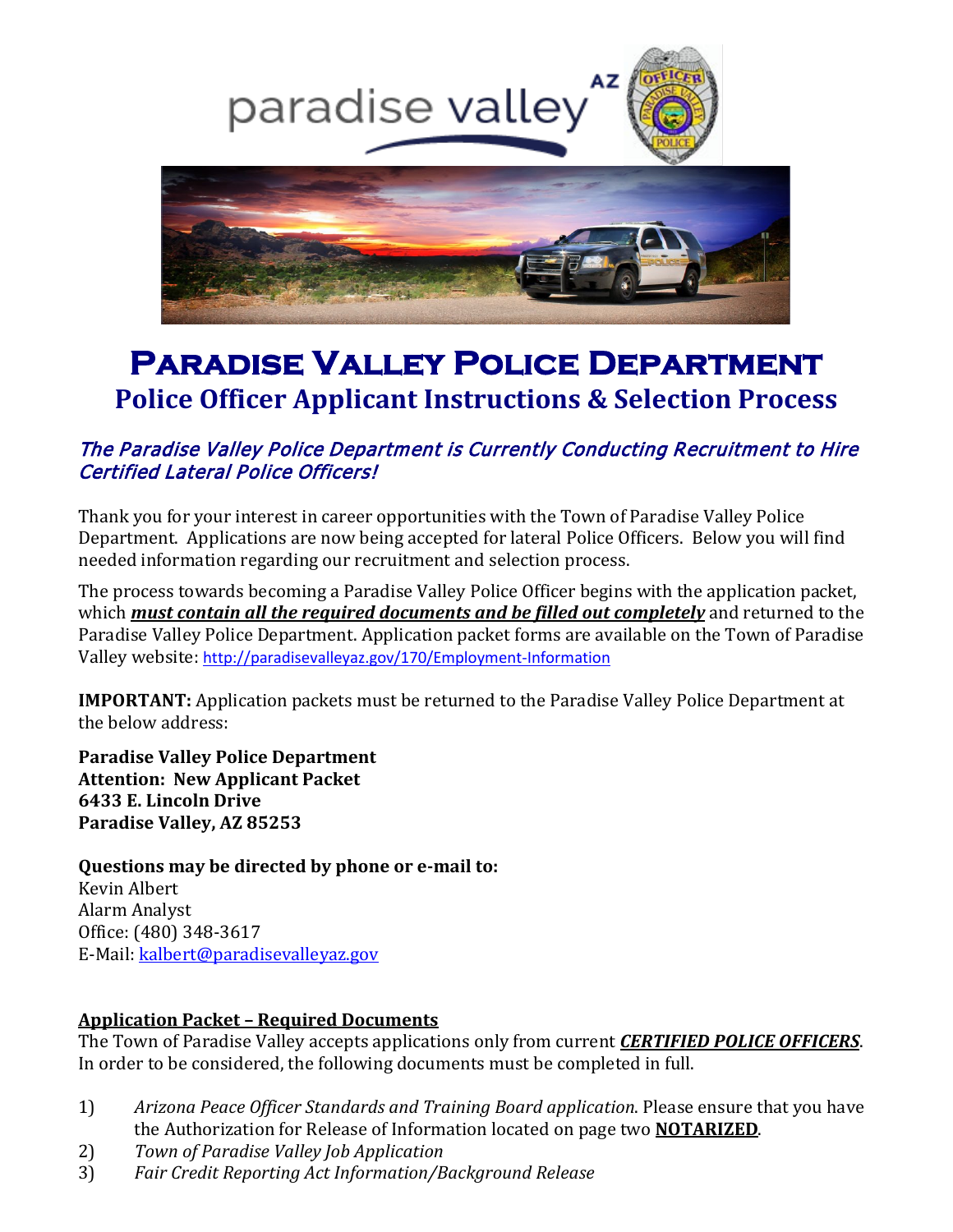- *4) Paradise Valley Police Department Automatic Hiring Disqualifiers Certification*
- 5) *Federal Domestic Violence law forms*
- 6) *High School Diploma or GED Certificate*
- 7) *Current law enforcement certification*
- 8) *College transcripts (not required/optional)*

All fully completed application packets will be reviewed by a panel. Applicant information will be screened and the panel will select candidates based on job experience, accomplishments, education, technical skills, disciplinary background and other experience relevant to the needs of the Department. Selected applicants will be scheduled for the written test, the physical aptitude test and a typing test.

In the event any address or telephone information changes, contact Kevin Albert at 480-348-3617 or  $kalbert@paradisevalleyaz.gov$  with the updated information so it can be placed into your file.

#### **Phase 1**

- o **Written Testing, AZ Peace Officer Physical Aptitude Test (POPAT) & Typing Test**
	- $\checkmark$  Selected candidates will be contacted and scheduled for the AZ POPAT. The AZ POPAT will be held a local Police and Fire Department Training Center. Applicants must successfully complete the POPAT in order to continue in the testing process. The POPAT is the Arizona Peace Officer Physical Aptitude Test, which contains five timed events including a 500 yard run, scaling a 6ft chain link fence followed by a 25 yard sprint, scaling a 6 ft. solid wood fence followed by a 25-yard sprint, a 99-yard obstacle course and a 165 lb. "dummy" drag. For more information go to **[www.](http://www.azpost.state.az.us/)**[azpost.state.az.us/.](http://www.azpost.state.az.us/)
	- $\checkmark$  For those passing the AZ POPAT, the afternoon will consist of a typing test and the written test. The written testing encompasses two testing tools: 1) Standard written exam – Stanard National Police Officer Selection Test (POST) for Entry Level Law Enforcement, 2) Written essay. Allow five (5) hours for testing. A passing score of 70% on the written test will be required to continue in the testing process. The written essay will be graded by Stanard and Associates after the testing process is complete. Study guides and practice tests are available at <https://www.applytoserve.com/Study/>
	- $\checkmark$  The passing grade on the typing test is 25 net words a minute. Net words per minute will be calculated by subtracting mistakes made from number of words per minute.

#### o **Evaluation of Test Scores**

 $\checkmark$  Following testing, scores will be evaluated. Those candidates meeting the approved cut-off for all three tests will be scheduled for the Oral Board and the Police Chief Interviews that will take place on the following day. Those not meeting the acceptable cut-off will be eliminated from consideration at this point.